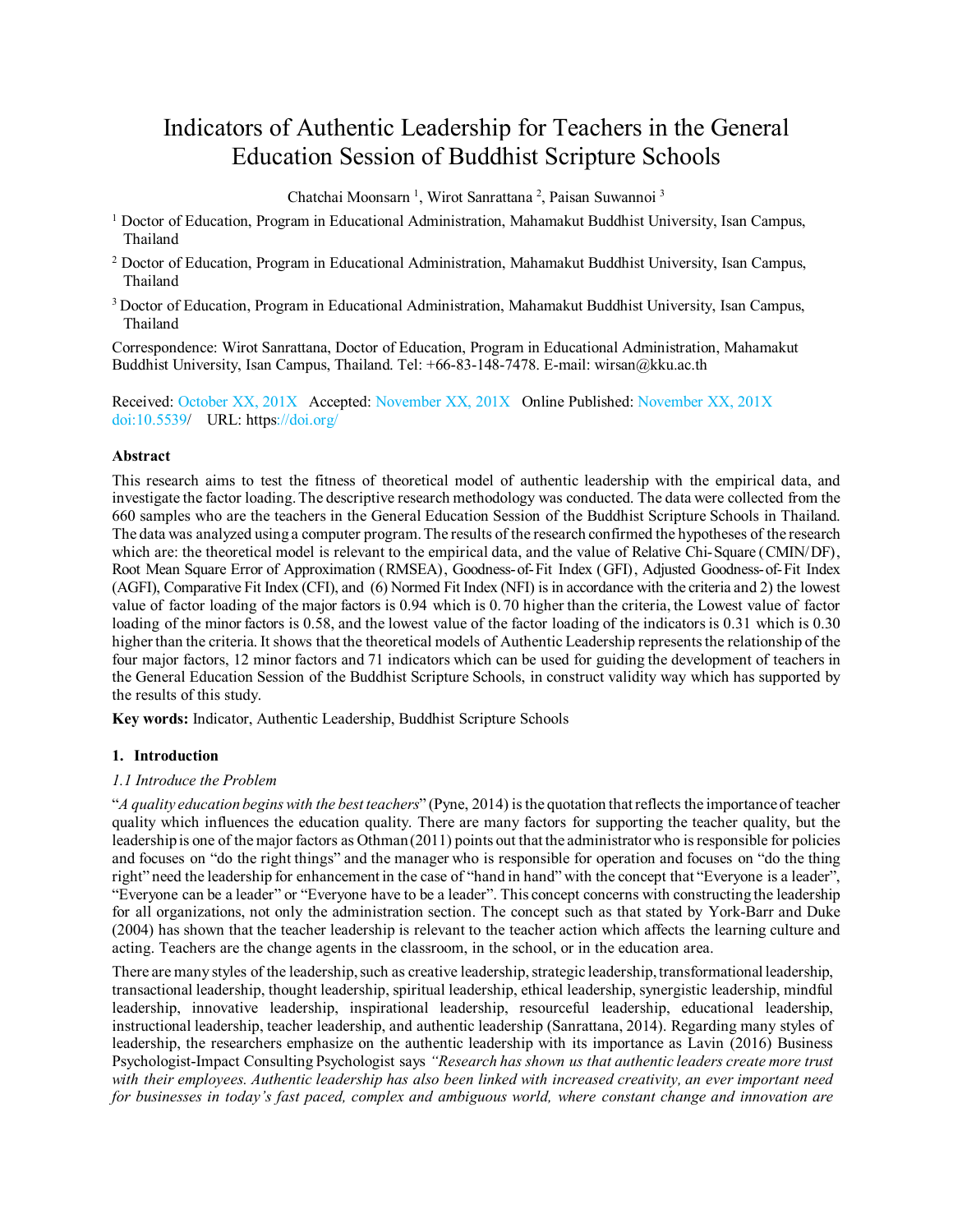*required to get ahead of the competition."* On the other hand, the meaning of authenticity is unclear like Bruyckere, Kirschner, and Huang (2016) has argued in their research titled Authentic Teachers: Student Criteria Perceiving Authenticity of Teachers as the extract *"The concept of authenticity has been discussed for decades, but what it actually means to be authentic as a teacher seldom progresses past the realm of philosophy"* and *"Authenticity is seen by many as a key for good learning and education. There is talk of authentic instruction, authentic learning, authentic problems, authentic assessment, authentic tools and authentic teachers. The problem is that while authenticity is an often-used adjective describing almost all aspects of teaching and learning, the concept itself is not very well researched."*

In addition, the Buddhist scripture schools of the general education session (the schools which are founded for educating and training the male youths ordained in Buddhism by using the teaching of the Lord Buddha as the main curriculum so that the learners can learn morality, virtue, and ethics as Thailand is the city of Buddhism) have encountered the problems concerned with the continuously unimproved teachers. As a result, the operation is not effective as it should. The Office for National Education standards and Quality Assessment (Public Organization) has proposed, after having assessed, that the teachers must be improved in terms of the proficiency of the teaching and learning management and the extra-curricular activity to encourage the learners to gain the thinking skills and the knowledge seeking skills, including the teacher development for authentic learning assessment, the production and application of technology for teaching all the subjects (Ratchamunee, 2012)

#### *1.2 Importance of the Problem*

Consequently, the aim of this research is to construct the theoretical model which indicates the structural relationship of the major factors, the minor factors, and the indicator of authentic leadership. The results are expected to apply as the paths of teacher development in the Buddhist scripture schools of the general education session. In this research, the researchers had studied the variety of theories and research in order to gain the outcome of the theoretical model for authentic leadership. The theoretical model, after that, was examined in terms of the fitness and the empirical data derived from the samples who are the teachers in the Buddhist scripture schools. If the theoretical model is in accord with the empirical data abided by, it implies that the theoretical model can be used as the paths to develop effectively the authentic leadership for the teachers in the Buddhist scripture schools of the general education session. This will help the teachers be aware of the authentic leadership which will reduce the teachers' lack of quality. Moreover, the National Office of Buddhism and other institutes, such as the Basic Education Institute, the Educational Service Area Office, the Office of the Basic Education Commission or other relevant departments can apply the theoretical model of this research as the path in order to develop the personnel in their own organization. Likewise, Wiratchai (2002) claims the benefit of the theoretical model as in the extract "the tested model will be qualified for the capability of data reduction, the simplicity of application, the reduction of duplicate data. This is the concise datamanagement and can be applied for paying attention, reviewing and making decision for the organization operation. Besides the tested model is qualified for applying all levels of organization either a national organization or subdivision."

In this research, the researchers have investigated the major factors of the authentic leadership. From having studied several theories and 16 research papers, it is found that the major factors consist of 38 theoretical frameworks, but when being selected from the high frequency up to 5, it is asserted that there are only four major factors matched with this research, namely Self-Awareness (SA), Establishing Connected Relationships (ER), Practicing Your Values (PV), and Leading With Heart (LH).

After that, the researchers have investigated the minor factors of each major factor. It is found that; 1) Self-Awareness (SA) consists of three minor factors, namely Emotional Awareness (SAE), Accurate Self-Assessment (SAA), and Self-Consciousness In Development (SAC) 2) Establishing Connected Relationships (ER) consists of three minor factors, namely Participation (ERP), Trust (ERT), and Shared Vision (ERS) 3) Practicing Your Values (PV) consists of three minor factors, namely Beliefs (PVB), Propagation Experience (PVE), and Perception (PVP) 4) Leading With Heart (LH) consists of three minor factors, namely Be Leader (LHL), Learning Person (LHP), and Recognized (LHR) (each minor factor is symbolized for illustration).

Regarding the data studied, the researchers have gained the theoretical model of the Authentic Leadership (AL) in order for the research employment which shows the structural relationship between the four major factors and 12 minor factors in terms of the measurement model as shown in the Figure 1 below.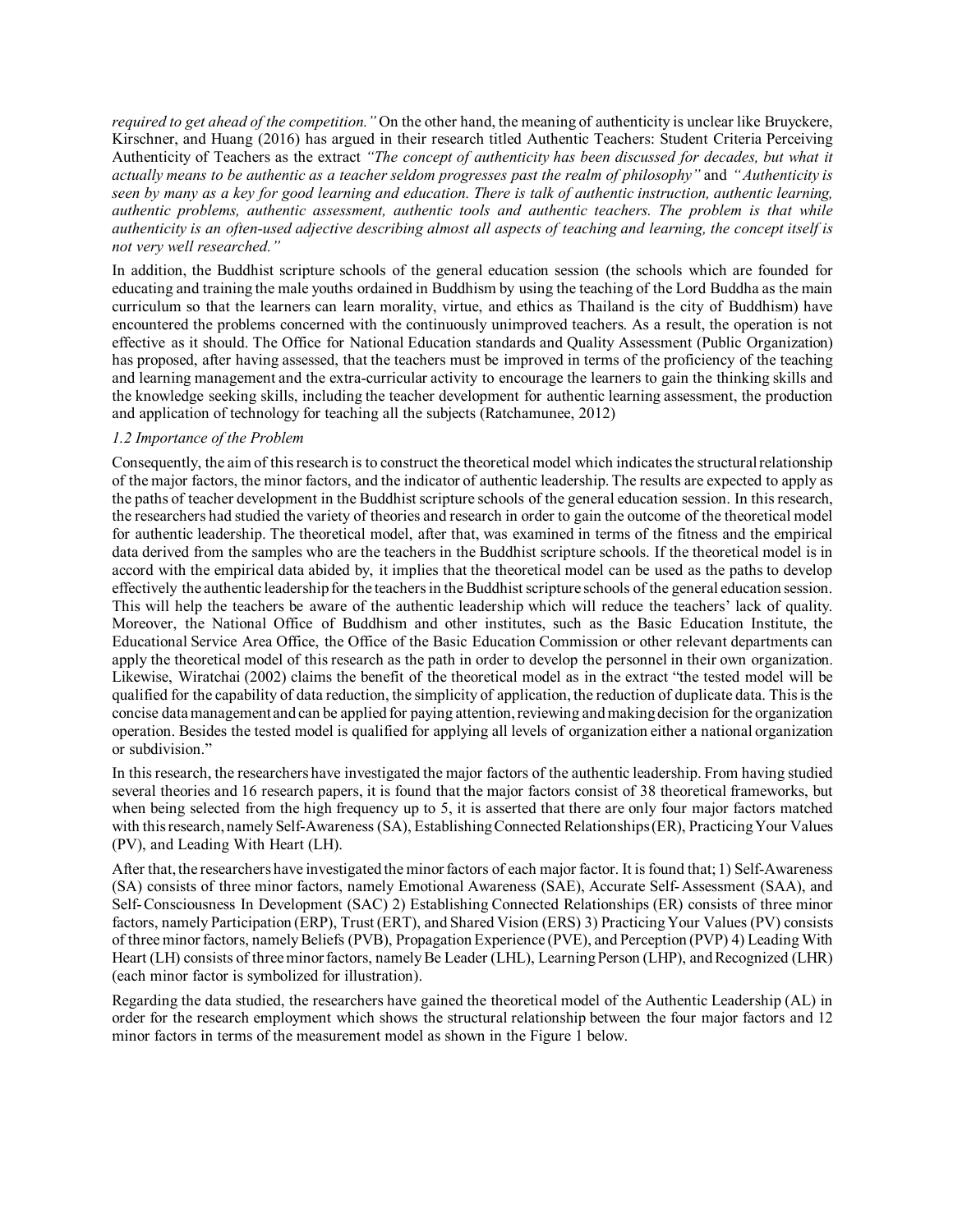

Figure 1. Theoretical Model of Authentic Leadership

According to the theoretical model of the Authentic Leadership (AL) shown in the Figure 1, the researchers have investigated the theories and continuous research in order to define the indicators of the minor factors and found 71 indicators (all the indicator are not shown in this research because they are overabundant) regarded as the theoretical model of the Authentic Leadership (AL) which points out the structural relationship between 4 major factors and the 12 minor factors as well as 71 indicators. These factors and indicators can be applied for the future study as being relevant to the research questions: (1) Is the theoretical model of the Authentic Leadership (AL) expressing the structural relationship between the 4 major factors and the 12 minor factors as well as the 71 indicators fit to the empirical data derived from the samples in the Buddhist scripture schools?, and (2) Do the factor loading of the major factors, the minor factors, and the indicators follow the determined criteria?

## *1.3 Hypotheses*

The theoretical model of the Authentic Leadership (AL) expressing the structural relationship between the 4 major factors and the 12 minor factors as well as the 71 indicatorswas constructed by using the empirical definition with the certain qualified theories and research papers (Wiratchai, 2002). The researchers have searched and studied the relevant research from many resources, and summarized them with the synthesized method in order to gain the major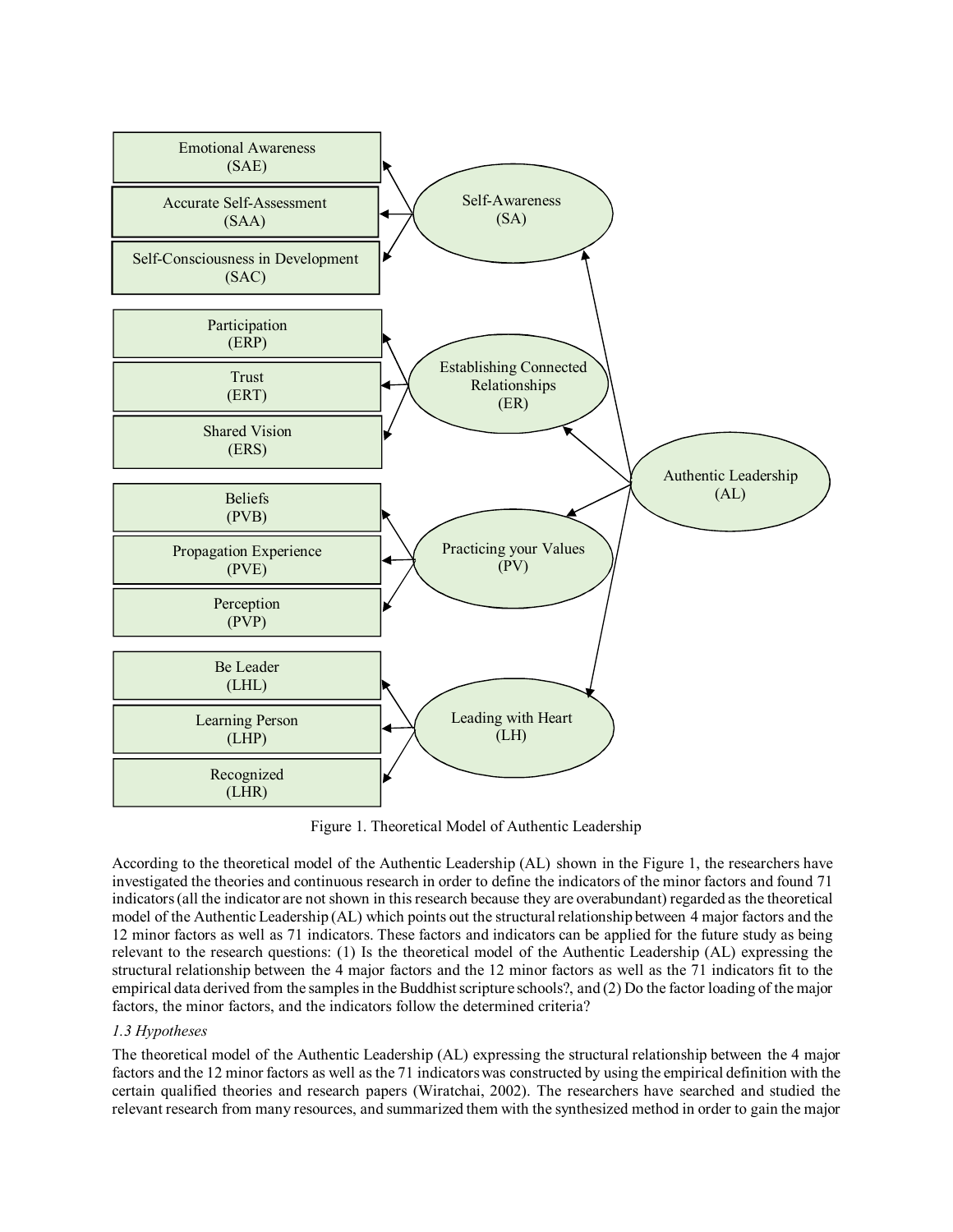factors, the minor factors, and the indicators consisting of the construct validity and the content validity. Moreover, Ratchapat (2011) has conducted the research titled Indicators of Teacher Leadership for Teachers in Basic Education Schools and the aim is to examine the theoretical model containing the theoretical model relevant to the empirical definition as well. The results are fit to the hypothesis. Therefore, in this research, the researchers have set up the hypotheses to expect the answer as followed; (1) The researchers' theoretical model of the Authentic Leadership (AL) is fit to the empirical data regarding the criteria of Hair, Black, & Anderson (2010) i.e. (1) Relative Chi-Square (CMIN/DF) less than 3.00 (2) Root Mean Square Error of Approximation (RMSEA) lower than 0.05 (3) Goodness-of-Fit Index (GFI) (4) Adjusted Goodness- of - Fit Index (AGFI) (5) Comparative Fit Index (CFI), and (6) Normed Fit Index (NFI) between  $0.90 - 1.00$ . (2) The major factors of the theoretical model of the Authentic Leadership (AL) contain the loading factor which is equal or higher than 0.70 (Farrell & Rudd, 2009) whereas the minor factors and the indicators contain the loading factor which is equal or higher than 0.30 (Tacq, 1997)

If the research results are in accordance with the research hypothesis, the teachers themselves or the school or the jurisdiction can use the research results as a guideline for developing or for monitoring and evaluating the authentic leadership of the teachers in the General Education Session of the Buddhist Scripture Schools in Thailand precisely due to the supporting research results.

## **3. Method**

## *2.1 Identify Subsections*

There are three methods to develop the education indicator, namely (1) *pragmatic definition* is the method the researcher selects the variables by himself/herself in order to present the model (2) *theoretical definition* is method the researcher constructs the model by applying the relevant theories and research and employ the model in reality or asking the experts to scrutinize the model before use (3) *empirical definition* is the method the researcher construct the model by applying the relevant theories and research and the model will be examined with the empirical data. If there is the concordance between the theoretical model and the empirical data collected from the random samples and the data is analyzed by confirmative factor analysis, the data can be utilized for the future research (Wiratchai, 2002)

In this research, the *empirical definition* is used to develop the indicators as Sanrattana (2018) points out that it is likely to be more scientific because the empirical data is used to collect the random samples from the population. Consequently, there is no weakness in term of the bias from the researchers' or the experts' personal sensation and experience as below.

## *2.2 Population and Sample*

The population in this research were the 2,275 teachers in the general education session of the Buddhist scripture schools. (The National Office of Buddhism, 2014). They were collected from 403 Buddhist scripture schools around the country. The sample size was determined by using the Rule of Ratio between sample units per parameter 20: 1. The amount of parameter was counted from the sum of 5 latent variables, 12 observed variables, and 16 effect lines, and the total sum  $= 33$  parameters. Consequently, the sample size is 660 samples.

## *2.3 Instrument*

The instruments of research were the two questionnaires; 1) the questionnaire on status of respondents contains the checklist form 2) the behavior questionnaire on authentic leadership of the teachers in the general education session of the Buddhist scripture schools contains the value evaluation form of 5 rating scale classified to the major factors and the minor factors. It consists of 71 questions. This questionnaire was constructed and developed by the researchers themselves from the process of operation as followed; (1) to scrutinize the theories and relevant research in order to synthesize the major factors (2) to scrutinize the theories and relevant research in order to synthesize the minor factors (3) to scrutinize the theories and relevant research in order to determine the indicators of the minor factor (4) to construct the question items from the indicators and construct the checklist form of fitness between the questions and the indicators and to ask the 7 experts of educational administration department in order to examine the question items and the indicators(5) to improve the questionnaires and do the try-out with the teachers, not the samples in research, in the general education session of the Buddhist scripture schools. The 30 try-out teachers were randomized and data were analyzed to find the alpha coefficient of reliability by employing Cronbach. The results revealed that the questionnaires contain the alpha coefficient of reliability =  $0.963$ , when classifying the major factors, the self-awareness  $= 0.857$ , establishing connected relationships = 0.920, practicing your values = 0.916, leading with heart = 0.900. these showed that the alpha coefficient of reliability was higher than the criteria at 0.70 (Prasertratasin, 2003).

## *2.4 Data Collection*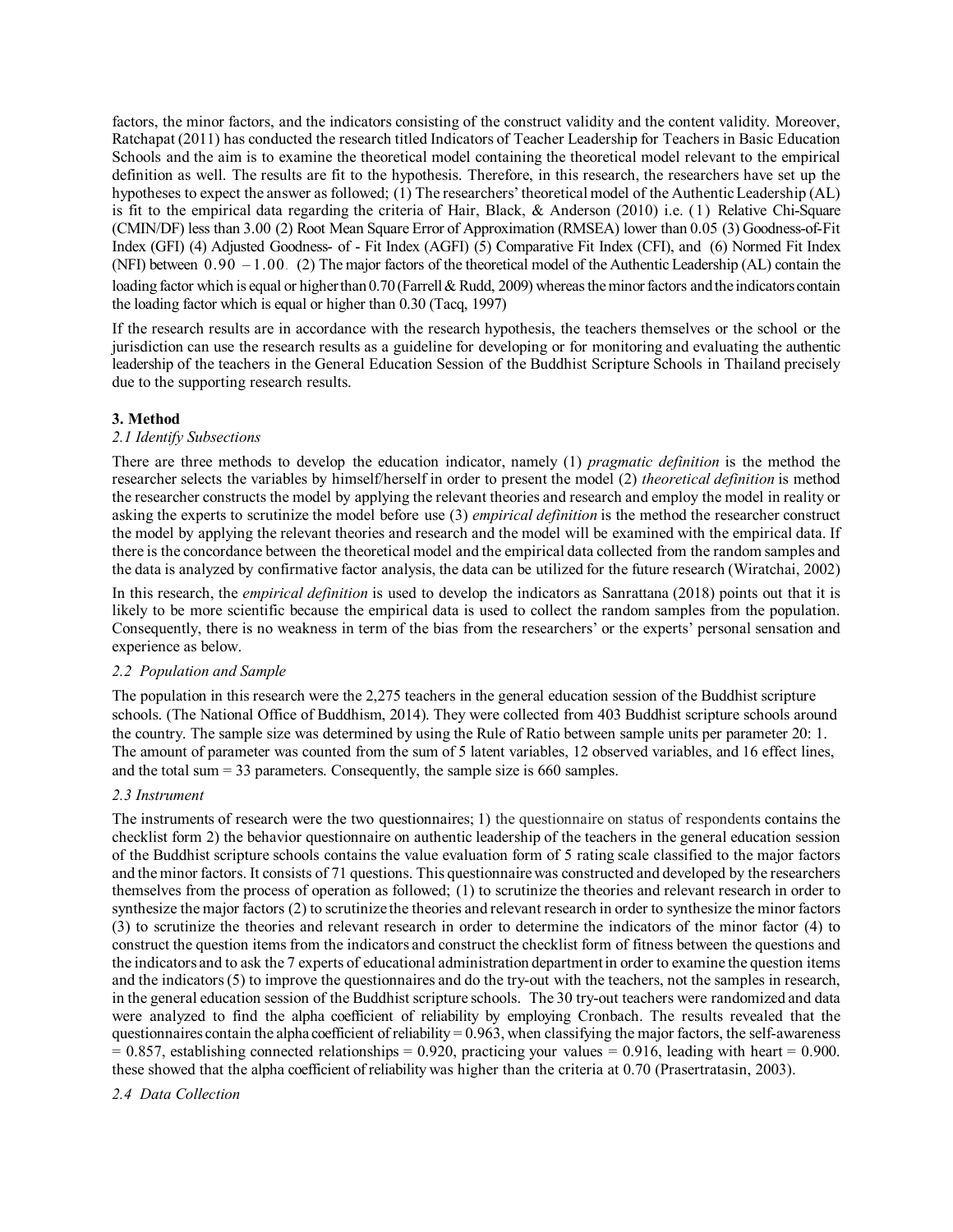According to the population, the 2,275 teachers in the general education session of the Buddhist scripture schools, the researchers had employed the proportional random sampling and the simple random sampling without replacement and within computer program., and had gained the 660 samples for data collection in this study. Then, the questionnaires were distributed to the randomized samples by parcel post. After five months, the 527 samples (79.85 %) had returned the questionnaires. From the number of the returned questionnaires, when considering the Kaiser-Meyer-Olkin (KMO) Test for Sampling Adequacy, it was between 0.911 – 0.948. this claims that the questionnaires from the 527 samples are sufficient for confirmative factor analysis.

#### *2.5 Data Analysis*

The researchers had analyzed the data by employing the computer program to calculate the following statistics; (1) the value of frequency and percentage indicating the basic data of the sample; (2) the average and distribution coefficient for investigating the suitability of indicators; (3) Pearson Product – Moment Correlation Coefficients and Bartlett's Statistics to consider the suitability of variables for confirmative factor analysis, and KMO (Kaiser-Meyer-Olkin (KMO) Test for Sampling Adequate to consider the sufficiency for confirmative factor analysis; and (4) the first order of Confirmatory Factor Analysis and the second order of Confirmatory Factor Analysis in order for testing the fitness the theoretical model and the empirical data by using AMOS

#### **2. Results**

*2.1 Is the theoretical model of the Authentic Leadership (AL) expressing the structural relationship between the 4 major factors and the 12 minor factors as well as the 71 indicators fit to the empirical data derived from the samples in the Buddhist scripture schools?*

Due to the first order of confirmatory factor analysis for testing the fitness of the measurement models of the four factors i.e. measurement model of Self-Awareness, measurement model of Establishing Connected Relationships, measurement model of Practicing Your Values, and measurement model of Leading With Heart, the results reveal that all the measurement models which are the theoretical models are fit with the empirical data regarding the comparative statistics and the determined criteria as shown in the Table 1 below.

Table 1. The results of the first order of confirmatory factor analysis testing the fitness of 4 theoretical models that with empirical data in comparison with the set criteria.

|                                                  | <b>CMIN</b> | <i>RMSEA</i> | <b>GFI</b> | <i>AGFI</i> | <b>CFI</b> | NFI      |
|--------------------------------------------------|-------------|--------------|------------|-------------|------------|----------|
| <b>Measurement Model / Criteria</b>              | > 3.00      | >0.05        | $0.90 -$   | $0.90 -$    | $0.90 -$   | $0.90 -$ |
|                                                  |             |              | 1.00       | 1.00        | 1.00       | 1.00     |
| <b>Self-Awareness (SA)</b>                       | 1.003       | 0.002        | 0.993      | 0.970       | 1.000      | 0.998    |
| - Emotional Awareness (SAE)                      |             |              |            |             |            |          |
| - Accurate Self-Assessment (SAA)                 |             |              |            |             |            |          |
| - Self-Consciousness in Development (SAC)        |             |              |            |             |            |          |
| <b>Establishing Connected Relationships (ER)</b> | 0.969       | 0.000        | 0.994      | 0.971       | 1.000      | 0.998    |
| - Participation (ERP)                            |             |              |            |             |            |          |
| - Trust (ERT)                                    |             |              |            |             |            |          |
| - Shared Vision (ERS)                            |             |              |            |             |            |          |
| <b>Practicing Your Values (PV)</b>               | 1.116       | 0.014        | 0.994      | 0.974       | 1.000      | 0.998    |
| - Beliefs (PVB)                                  |             |              |            |             |            |          |
| - Propagation Experience (PVE)                   |             |              |            |             |            |          |
| - Perception (PVP)                               |             |              |            |             |            |          |
| Leading with Heart (LH)                          | 1.104       | 0.013        | 0.989      | 0.962       | 1.000      | 0.997    |
| - Be Leader (LHL)                                |             |              |            |             |            |          |
| - Learning Person (LHP)                          |             |              |            |             |            |          |
| - Recognized (LHR)                               |             |              |            |             |            |          |

Results of the Research has confirmed that Self-Awareness (SA), Establishing Connected Relationships (ER), Practicing Your Values (PV), and Leading with Heart (LH) is the most significant component of Authentic Leadership (AL) by displaying in sub-component scale on the 12 scales.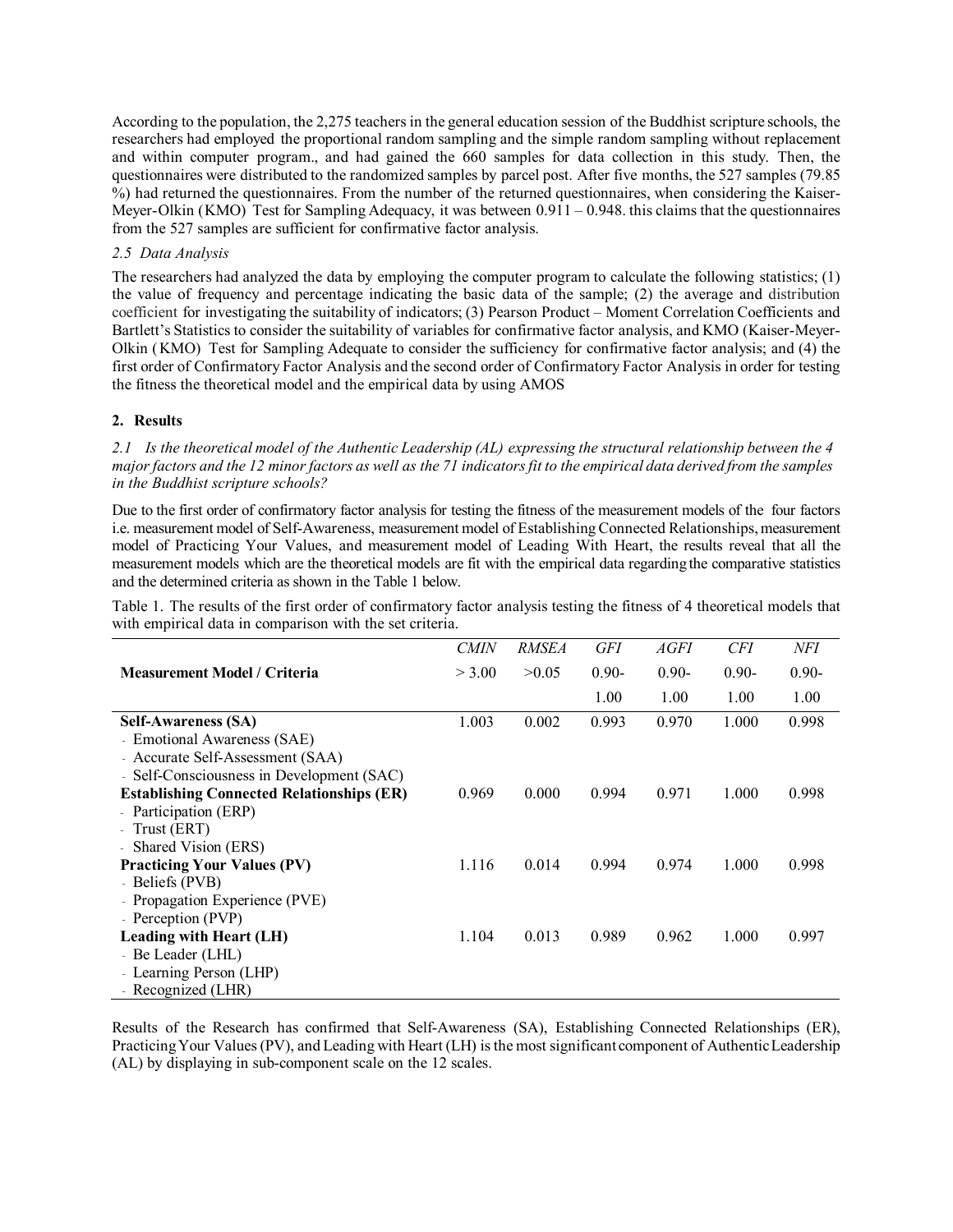#### **Self-Awareness (SA)**

|                           | SAE                                              | $=$ SAE1+SAE2+SAE3+SAE4+SAE5 = (0.54+0.66+0.81+0.43+0.20) = 2.64                                            |  |  |  |  |  |
|---------------------------|--------------------------------------------------|-------------------------------------------------------------------------------------------------------------|--|--|--|--|--|
|                           | SAA                                              | $= SAA6+SAA7+SAA8+SAA9+SAA10 = (0.36+0.41+0.43+0.47+0.38) = 2.05$                                           |  |  |  |  |  |
|                           | SAC-                                             | $= SAC11+SAC12+SAC13+SAC14+SAC15+SAC16+SAC17+SAC18 = (0.46+$                                                |  |  |  |  |  |
|                           |                                                  | $0.99+0.47+0.99+0.15+0.96+0.43+0.44 = 4.89$                                                                 |  |  |  |  |  |
|                           | <b>Establishing Connected Relationships (ER)</b> |                                                                                                             |  |  |  |  |  |
|                           | ERP                                              | $=$ ERP19+ERP20+ERP21+ERP22+ERP23 = (0.14+0.94+0.19+0.11+0.22) = 1.60                                       |  |  |  |  |  |
|                           |                                                  | ERT = ERT24+ERT25+ERT26+ERT27+ERT28+ERT29 = $(0.94+0.18+0.14+0.79+0.18+0.83)$ =<br>3.06                     |  |  |  |  |  |
|                           | ERS.                                             | $=$ ERS30+ERS31+ERS32+ERS33+ERS34+ERS35+ERS36 = $(0.85+0.18+0.11+$<br>$0.91+0.16+0.18+0.15 = 2.53$          |  |  |  |  |  |
| Authentic leadership (AL) | <b>Practicing your Values (PV)</b>               |                                                                                                             |  |  |  |  |  |
|                           | PVB                                              | $=$ PVB37+PVB38+PVB39+PVB40+PVB41 = (0.10+0.97+0.21+0.17+0.18) = 1.63                                       |  |  |  |  |  |
|                           | <b>PVE</b>                                       | $=$ PVE42+PVE43+PVE44+PVE45+PVE46 = (0.09+0.94+0.87+0.91+0.15) = 2.96                                       |  |  |  |  |  |
|                           | PVP                                              | $=$ PVP47+PVP48+PVP49+PVP50 = (0.89+0.94+0.79+0.13) = 2.75                                                  |  |  |  |  |  |
|                           |                                                  | Leading with Heart (LH)                                                                                     |  |  |  |  |  |
|                           | LHL                                              | $= LHL51+ LHI52+ LHL53+ LHL54+ LHL55+ LHL56 = (0.84+0.14+0.89+ 0.15+ 0.15+0.94+0.23)$<br>$= 3.34$           |  |  |  |  |  |
|                           | LHP -                                            | $=$ LHP58+LHP59+LHP60+LHP61+LHP62+LHP63 = (0.11+0.86+0.93+0.20+ 0.17+0.21) = 2.48                           |  |  |  |  |  |
|                           | <b>LHR</b>                                       | $=$ LHR64+LHR65+LHR66+LHR67+LHR68+LHR69+LHR70+LHR71 = (0.92+<br>$0.98+0.71+0.69+0.08+0.98+0.99+0.10 = 5.45$ |  |  |  |  |  |

According to the scale elements above, Researchers have set a measurement model of authentic leadership (AL) to analyze data for testing the fitness of models with empirical data by analysis the second order of confirmed factors were found that the measurement model of Authentic leadership (AL), a theoretical model is fit with empirical data by considering on the statistical comparison of the criteria was set out in Table 2.

Table 2. The result of the second order of confirmatory factor analysis, therefore, to test the fitness of the theoretical model of authentic leadership with empirical data in comparison with the set criteria.

|                                             | <b>CMIN</b> | <i>RMSEA</i> | GFI      | AGFI     | CF1      | NFI     |
|---------------------------------------------|-------------|--------------|----------|----------|----------|---------|
| <b>Measurement Model / Criteria</b>         | > 3.00      | >0.05        | $0.90 -$ | $0.90 -$ | $0.90 -$ | $0.90-$ |
|                                             |             |              | 1.00     | LOO.     | 1.00     | 1.00    |
| <b>Authentic leadership (AL)</b>            | 1.332       | 0.023        | 0.998    | 0.973    | 1 000    | .000    |
| - Self-Awareness (SA)                       |             |              |          |          |          |         |
| - Establishing Connected Relationships (ER) |             |              |          |          |          |         |

- Practicing Your Values (PV) - Leading with Heart (LH)

In addition, according from reviewing of the loading factor of the 4 major factors show the positive and statistically significant at the .01 level and all values for each major factors has loading factor element as following: (1) Self-Awareness (SA) was 0.99 (2) Connected Relationships (ER), was 1.01 (3) Practicing Your Values (PV) was 1.07, and (4) Leading With Heart (LH) was 0.94.Thus creating scaled elements of Authentic Leadership (AL), therefore the equation  $AL = 0.99SA + 1.01ER + 1.07PV + SA + 0.94 LH$ .

*2.2 Do the factor loading of the major factors, the minor factors, and the indicators follow the determined criteria?*

The results of determining the factor loading show as following: (1) the weight of the loading factor of 4 major factors are positive and statistically significant at .01 level in all the elements. Therefore, leading with heart (LH) has the lowest factor loading as 0.94; it is higher than the threshold level as 0.70.

The weight of the loading factor of 12 minor factors in four major factors is positive and statistically significant at the .01 level. All values elements perception has a valuable factor loading lowest as 0.58, but it is the higher than the threshold level as 0.30.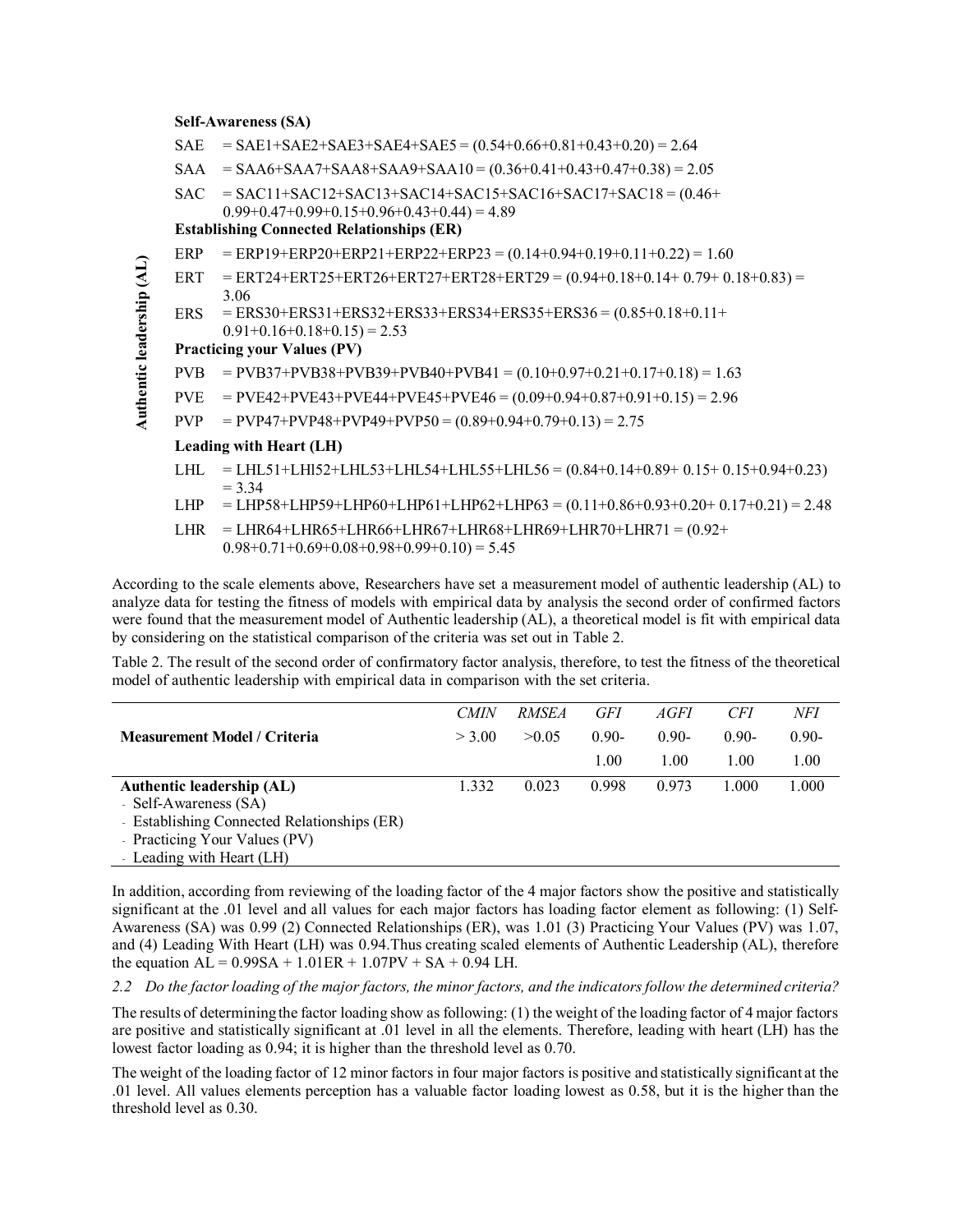The weighing of factor loading of the 71 indicatorsin 12 minor factors is positive and statistically significant at .01 level in every value. Therefore, an indicator to let others get to know and accept what happened (PVE42), therefore, the lowest loading factor is 0.31, but it is a value that is higher than the threshold as 0.30. When we considered in different levels of weighting elements showed that theoretical models of Authentic Leadership (AL) represents the relationship of the four major factors, 12 minor factors and 71 indicators which can be used for guiding the development of teachers in the general education session of Buddhist scripture schools, in construct validity way which has supported by the results of this study.

#### **3. Discussion and Recommendations**

In the manner of the research results showed that the theoretical model of Authentic Leadership (AL) which constructed has generated fit with the criteria of empirical data that were described in 2 reasons as following.

As the results of the theoretical models of Authentic Leadership's fitness with the empirical data according to the set criteria show, there are reasons that the researchers discuss two aspects as in the studies of Marwieang, Sanrattana & Suwannoi (2018) and Somsueb, Phrakrusutheejariyawat & Suwannoi (2018) as follows: The first aspect is looking at **the Outside – In**. It looks from theory and research funding that use a theoretical model which consistent with the expression or the behavior of the samples used in the research as informal, a social socialization and authentic leadership; thus occurring in various corners of the world as well as in Thailand. As the view point of Croucher (2004) who discusses the popular globalization process of the world is fused into a single society, the process caused by the force of influence company economy, technology, socio-cultural and political events. View point of Gleeson (2018) who mentions the development of technology effect changes in the 21st century has significantly affected social, cultural, moral education, economy, and politics. Internet network plays the main role in communication contact between people all over the world. And also the perspective of Albanese (2018) who mentions the use of the computer is a mechanical key in the society as a tool to receive and convert data quickly and no limitations. The computer takes main roles as communication over the growth in a short time. In a few years, the computer system was developed from a large and expensive to be a smaller personal computer. Moreover, it has the quality, high potential and cheap. In short, a computer is an important tool for propagating information in global society. The second is **the Inside - Out** perspective it looks from the real phenomenon of teachers in the general education session of Buddhist scripture schools makes in behavior or expression that is fit with the theories and researches on the Authentic Leadership. That has been occurring in various corners of the world. Therefore, it's possible reason that the teachers used to the context of social and cultural associated with the teachings and practices of Buddhism as same as learners, especially in the teachings and practicing on virtue, concentration, discernment or wisdom, mindfulness, wholesomeness, skillfulness, persevering effort, patient endurance, truthfulness, determination, mind or heart (Vidyavuddhikula, 2013) adaptability, attention, attentiveness, bases of mindfulness, basis of success, benevolence, charity, cognizable, compassion, comprehension, consciousness, development, effort, endurance, faith, feeling shame, generosity, gratefulness, humility, lovingkindness, morality, perception, self – possession, sympathetic joy. (The English-Thai Dictionary of Buddhist Terms, n.d.)

However, whether the reason for the fitness in the aspect of the first or the two aspects. The fitness shows that the finding of this research has useful expected: such as (1). It used as a guide in the development of authentic leadership to the teachers in the general education session of Buddhist scripture schools in effectiveness way that supported by researches. Moreover, it has used in the monitoring and evaluation of the development of achieving the expected purposes. (2) The national office of Buddhism or other institutions such as schools under the national office of basic education or relevant departments and personnel development those concerning theoretical model. Therefore, the result of this research shed light on the way of developing their personality. (3) to encourage new knowledge, which is appropriate and accordance with the Thai context. It can be used as a reference to researches which have the same methodology or regulation and another obtaining a more complete theoretical model in the future. (4) To be used for doing continuously with other kinds of researches, such as creating a structural equation modeling research and a research and development model, moreover, in participatory action research, etc.

In addition, the research found that the major factors and minor factors and indicators with the factor loading showed that the theoretical models which created with the construct validity. In this way, the researchers believe that the results of the operational researching; since the literature review until the final we got the hypothetical model to create the construct validity and content validity of the study. In addition, the consistency between the major factors, minor factors, and indicators of the subsidiary were examined by the experts. This has the Index of Congruence (IOC) higher than the criterion. Furthermore, the questionnaire has investigated the consistency of the questions with the indicator value index consistency high than the criterion as well. This makes the result in the data collected from the sample is accurate and reliable.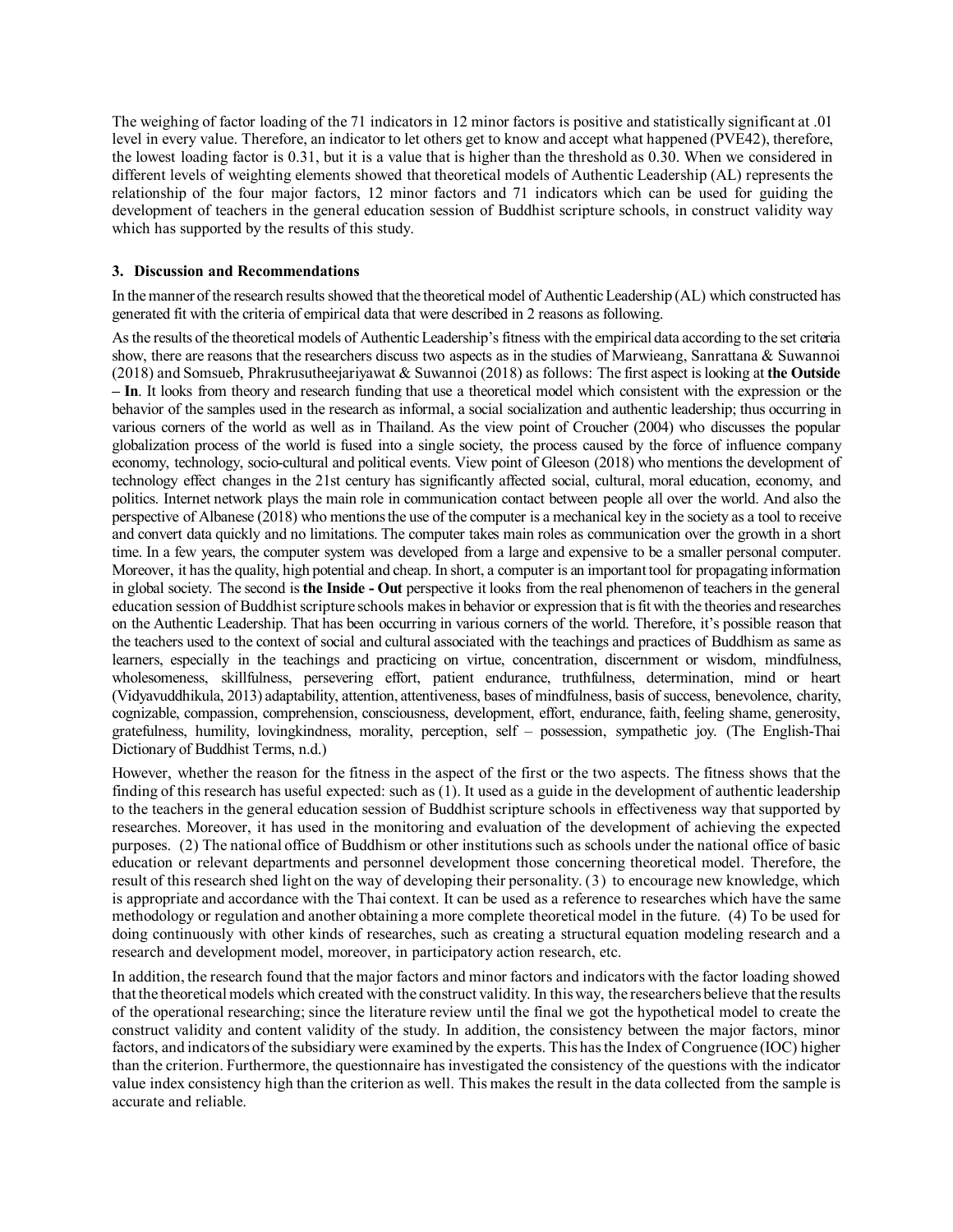It shows that the theoretical models of Authentic Leadership (AL) can be applied in the development of Authentic Leadership for teachers in the General Education Session of The Buddhist Scripture Schools in Thailand with research guarantee.In the case of staff development, the coverage of the four major factors should be taken into account as well as the 12 minor factors and the factor loading values – from high to low, as shown as an administration conceptual framework for using as a guideline for developing or for monitoring and evaluating the authentic leadership of the teachers in the General Education Session of the Buddhist Scripture Schools in Thailand precisely due to the supporting research results in Figure 2 (ranking the importance according to the factor loading values from high – low for both major and minor factors).



Figure 2. Oriented management framework for introducing the application of Authentic Leadership (AL) model used

The model will have use as a guideline in the development of authentic leadership to the teachers in the general education session of Buddhist scripture schools. Moreover, there is not only developing their own abilities by the social and cultural contexts but the teachers should consider in self-development according to theory and research that widely used in Thai society and in the world. As a result of this research has confirmed that the theoretical model of the authentic leadership in this research is fit with empirical data.

Thus, the theory suggests that authentic leadership is appropriate for teachers in the general education session of Buddhist scripture schools. In other hand behavior and expression of teachers in the schools that consistent with the theories of the theoretical model appropriately and effectively.

Nonetheless, to realize the major factors used in this research is the result of the study from the 16 reference sources which have the major factors, in theory, all 38 elements. But have been selected for use in the research only 4 elements by taking from the high-frequency method. Therefore, 34 elements were remaining is not used in this research. In this way, some interesting elements may be the result of a new discovery, such as build engagement and resilience, develop others, understanding your purpose, demonstrating self-discipline, imagery, real selves, mission-driven and focused on results, self-actualized, empathy, whole system awareness, personal power, dealing with dualities  $\&$  paradox, being present, truthful self-concepts, enthusiastic support, openness, courageous, commit to excellence rather than perfection, leave a legacy, fair-mind, a positive ethical foundation, and empowering people to lead. In the end, we would like to recommend to other researchers in the future who interested in the research area of developing indicators of authentic leadership considering other elements those used in research or in development.